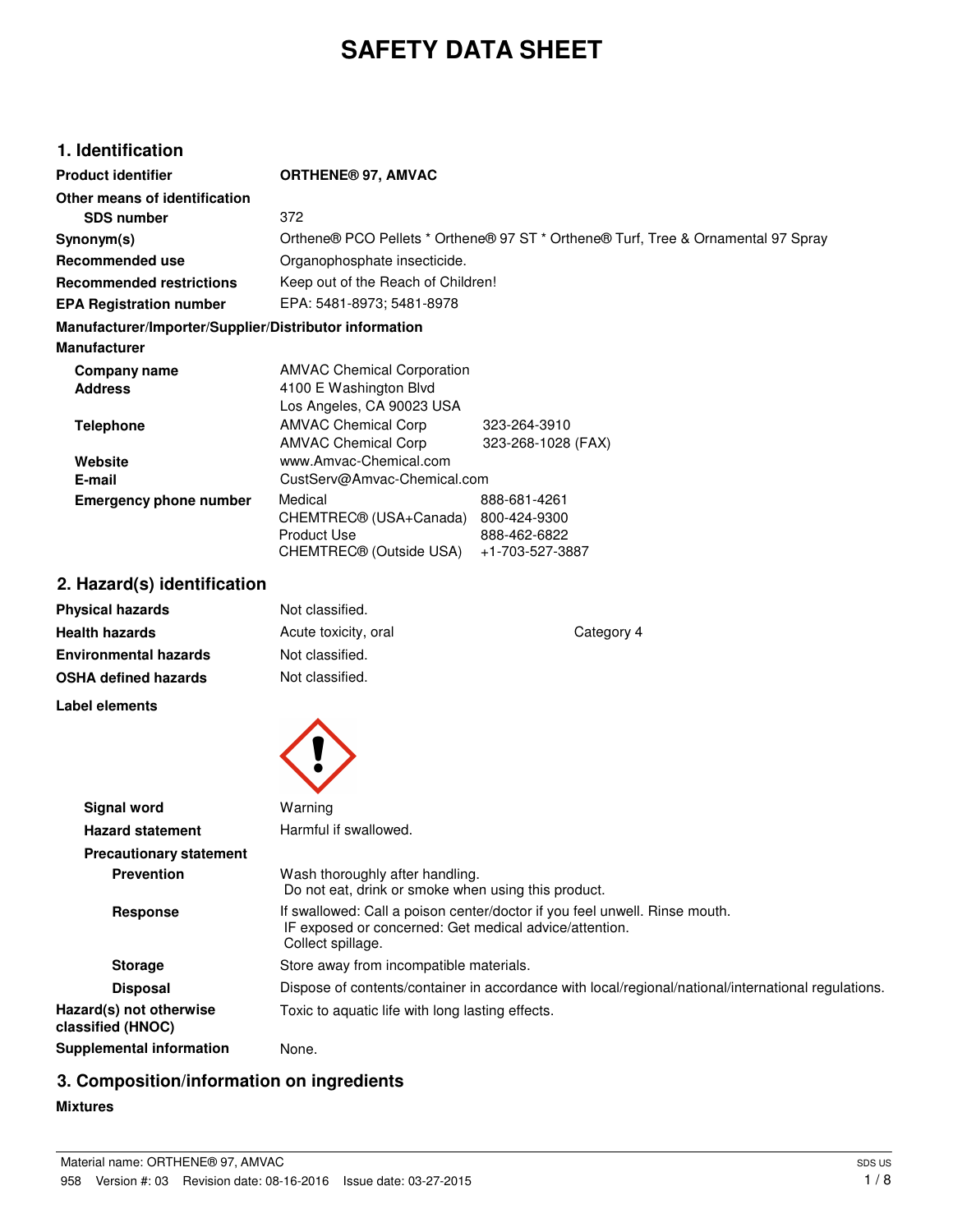| <b>Chemical name</b>                                                         | Common name and synonyms                                                                                                                                                                                                                                                                                                                                                                                                                                                                                                                                                                                                                                                                                                                                                                                                                                                                                                                                                                                                                                                                                                                                                                                                                                                                                                                                                                                                                                                                                                                                                                                                                                                                                                                                                                                                                                                                                                                                                                                                                                                                                                                                                                                                                                                                                                                                                                                                                                                                                                                                                                                                                      | <b>CAS number</b> | %    |
|------------------------------------------------------------------------------|-----------------------------------------------------------------------------------------------------------------------------------------------------------------------------------------------------------------------------------------------------------------------------------------------------------------------------------------------------------------------------------------------------------------------------------------------------------------------------------------------------------------------------------------------------------------------------------------------------------------------------------------------------------------------------------------------------------------------------------------------------------------------------------------------------------------------------------------------------------------------------------------------------------------------------------------------------------------------------------------------------------------------------------------------------------------------------------------------------------------------------------------------------------------------------------------------------------------------------------------------------------------------------------------------------------------------------------------------------------------------------------------------------------------------------------------------------------------------------------------------------------------------------------------------------------------------------------------------------------------------------------------------------------------------------------------------------------------------------------------------------------------------------------------------------------------------------------------------------------------------------------------------------------------------------------------------------------------------------------------------------------------------------------------------------------------------------------------------------------------------------------------------------------------------------------------------------------------------------------------------------------------------------------------------------------------------------------------------------------------------------------------------------------------------------------------------------------------------------------------------------------------------------------------------------------------------------------------------------------------------------------------------|-------------------|------|
| Acephate<br>(O,S-Dimethylacetylphosphoramido<br>thioate)                     |                                                                                                                                                                                                                                                                                                                                                                                                                                                                                                                                                                                                                                                                                                                                                                                                                                                                                                                                                                                                                                                                                                                                                                                                                                                                                                                                                                                                                                                                                                                                                                                                                                                                                                                                                                                                                                                                                                                                                                                                                                                                                                                                                                                                                                                                                                                                                                                                                                                                                                                                                                                                                                               | 30560-19-1        | 97.4 |
| Other compoounds                                                             |                                                                                                                                                                                                                                                                                                                                                                                                                                                                                                                                                                                                                                                                                                                                                                                                                                                                                                                                                                                                                                                                                                                                                                                                                                                                                                                                                                                                                                                                                                                                                                                                                                                                                                                                                                                                                                                                                                                                                                                                                                                                                                                                                                                                                                                                                                                                                                                                                                                                                                                                                                                                                                               |                   | 2.6  |
| 4. First-aid measures                                                        |                                                                                                                                                                                                                                                                                                                                                                                                                                                                                                                                                                                                                                                                                                                                                                                                                                                                                                                                                                                                                                                                                                                                                                                                                                                                                                                                                                                                                                                                                                                                                                                                                                                                                                                                                                                                                                                                                                                                                                                                                                                                                                                                                                                                                                                                                                                                                                                                                                                                                                                                                                                                                                               |                   |      |
| <b>Inhalation</b>                                                            | Move to fresh air. Call a physician if symptoms develop or persist. Do not use mouth-to-mouth<br>method if victim inhaled the substance. Induce artificial respiration with the aid of a pocket mask<br>equipped with a one-way valve or other proper respiratory medical device.                                                                                                                                                                                                                                                                                                                                                                                                                                                                                                                                                                                                                                                                                                                                                                                                                                                                                                                                                                                                                                                                                                                                                                                                                                                                                                                                                                                                                                                                                                                                                                                                                                                                                                                                                                                                                                                                                                                                                                                                                                                                                                                                                                                                                                                                                                                                                             |                   |      |
| <b>Skin contact</b>                                                          | Wash off with soap and water. Get medical attention if irritation develops and persists. Take off<br>contaminated clothing and wash before reuse.                                                                                                                                                                                                                                                                                                                                                                                                                                                                                                                                                                                                                                                                                                                                                                                                                                                                                                                                                                                                                                                                                                                                                                                                                                                                                                                                                                                                                                                                                                                                                                                                                                                                                                                                                                                                                                                                                                                                                                                                                                                                                                                                                                                                                                                                                                                                                                                                                                                                                             |                   |      |
| Eye contact                                                                  | Flush eyes immediately with large amounts of water. Remove contact lenses, if present and easy<br>to do. Get medical attention if irritation develops and persists.                                                                                                                                                                                                                                                                                                                                                                                                                                                                                                                                                                                                                                                                                                                                                                                                                                                                                                                                                                                                                                                                                                                                                                                                                                                                                                                                                                                                                                                                                                                                                                                                                                                                                                                                                                                                                                                                                                                                                                                                                                                                                                                                                                                                                                                                                                                                                                                                                                                                           |                   |      |
| Ingestion                                                                    | If victim is conscious, administer an 8 oz. glass of water containing 2 tbsp. activated charcoal.<br>Have person lie on their left side to slow down absorption of the ingested material. Never give<br>anything by mouth to a victim who is unconscious or is having convulsions. Get medical<br>advice/attention if you feel unwell. Rinse mouth. If vomiting occurs, keep head low so that stomach<br>content doesn't get into the lungs. Do not use mouth-to-mouth method if victim ingested the<br>substance. Induce artificial respiration with the aid of a pocket mask equipped with a one-way<br>valve or other proper respiratory medical device.                                                                                                                                                                                                                                                                                                                                                                                                                                                                                                                                                                                                                                                                                                                                                                                                                                                                                                                                                                                                                                                                                                                                                                                                                                                                                                                                                                                                                                                                                                                                                                                                                                                                                                                                                                                                                                                                                                                                                                                   |                   |      |
| <b>Most important</b><br>symptoms/effects, acute and<br>delayed              | This product is a Cholinesterase Inhibitor. Preexisting skin or respiratory disorders may be<br>aggravated by exposure to components of this product. Preexisting conditions which lower<br>cholinesterase levels increase vulnerability to cholinesterase depression. these include: (for<br>plasma) chronic alcoholism; malnutrition; dermatomyositis; existing toxicity from exposure to<br>carbon disulfide; benzalkonium salts, organic mercury compounds, ciguatoxins or solanines; and<br>(for RBC) hemolytic anemia. Acute cholinesterase depression may be evidenced by headache,<br>nausea, vomiting, diarrhea, abdominal cramps, excessive sweating, salivation and tearing,<br>constricted pupils, blurred vision, tightness in chest, weakness, muscle twitching and confusion; in<br>extreme cases, unconsciousness, convulsions, severe respiratory depression and death may<br>occur. Product may cause slight but temporary irritation to the eyes and may cause irritation of the<br>skin. Direct contact with eyes may cause temporary irritation.                                                                                                                                                                                                                                                                                                                                                                                                                                                                                                                                                                                                                                                                                                                                                                                                                                                                                                                                                                                                                                                                                                                                                                                                                                                                                                                                                                                                                                                                                                                                                                         |                   |      |
| Indication of immediate<br>medical attention and special<br>treatment needed | This product is an Organophosphate (OP) Insecticide. Do not handle the patient without the<br>following protective equipment in place: chemical resistant gloves and apron (preferably nitrile).<br>Remove contaminated clothing and do not reuse without thorough cleaning with detergent and hot<br>water. Dispose of heavily contaminated clothing, including shoes, as a hazardous waste. Do not<br>wait for laboratory confirmation to treat patients with strong clinical evidence of poisoning. In the<br>USA and other countries, contact your local or national poison control center for more information.<br>Establish airway and oxygenation. IV Atropine sulfate is the antidote of choice against<br>parasympathetic nervous stimulation. If there are signs of parasympathetic stimulation, Atropine<br>Sulfate should be injected at 10 minutes intervals in doses of 1 to 2 milligrams until complete<br>atropinization has occurred. Pralidoxime chloride (2-PAM chloride) may also be used as an<br>effective antidote in addition to and while maintaining full atropinization. In adults, an initial dose of<br>1 gram of 2-PAM should be injected, preferably as an infusion, in 250 cc of saline over a 15 to 20<br>minute period. If this is not practical, 2-PAM may be administered slowly by intravenous injection<br>as a 5% solution in water over not less than 2 minutes. After about an hour, a second dose of 1<br>gram of 2-PAM will be indicated if muscle weakness has not been relieved. For infants and<br>children, the dose of 2-PAM is 0.25 grams. Avoid morphine, aminophylline, phenothiazine,<br>reserpine, furosemide and ethacrynic acid. Clear chest by postural drainage. Oxygen<br>administration may be necessary. Observe patient continuously for 48 hours. Repeated exposure<br>to cholinesterase inhibitors may without warning cause prolonged susceptibility very small doses of<br>any cholinesterase inhibitor. Allow no further exposure until time for cholinesterase regeneration<br>has been attained as determined by a blood test. Bathe and shampoo contaminated skin and hair.<br>If ingested, empty stomach; activated charcoal is useful to further to further limit absorption. If<br>victim is alert, Syrup of Ipecac (2 tablespoons in adults, 1 tablespoon in small children) is<br>indicated. If symptoms such as loss of gag reflex, convulsions, or unconsciousness occur before<br>emesis, gastric lavage should be considered following intubation with a cuffed endotracheal tube.<br>Keep victim under observation. Keep victim warm. Symptoms may be delayed. |                   |      |
| <b>General information</b>                                                   | Ensure that medical personnel are aware of the material(s) involved, and take precautions to<br>protect themselves. Show this safety data sheet to the doctor in attendance. This product is a<br>Cholinesterase Inhibitor. A physician should be contacted in all cases of exposure to the technical<br>and its formulations.                                                                                                                                                                                                                                                                                                                                                                                                                                                                                                                                                                                                                                                                                                                                                                                                                                                                                                                                                                                                                                                                                                                                                                                                                                                                                                                                                                                                                                                                                                                                                                                                                                                                                                                                                                                                                                                                                                                                                                                                                                                                                                                                                                                                                                                                                                                |                   |      |
| 5. Fire-fighting measures                                                    |                                                                                                                                                                                                                                                                                                                                                                                                                                                                                                                                                                                                                                                                                                                                                                                                                                                                                                                                                                                                                                                                                                                                                                                                                                                                                                                                                                                                                                                                                                                                                                                                                                                                                                                                                                                                                                                                                                                                                                                                                                                                                                                                                                                                                                                                                                                                                                                                                                                                                                                                                                                                                                               |                   |      |
| Suitable extinguishing media                                                 | Water fog. Foam. Dry chemical powder. Carbon dioxide (CO2).                                                                                                                                                                                                                                                                                                                                                                                                                                                                                                                                                                                                                                                                                                                                                                                                                                                                                                                                                                                                                                                                                                                                                                                                                                                                                                                                                                                                                                                                                                                                                                                                                                                                                                                                                                                                                                                                                                                                                                                                                                                                                                                                                                                                                                                                                                                                                                                                                                                                                                                                                                                   |                   |      |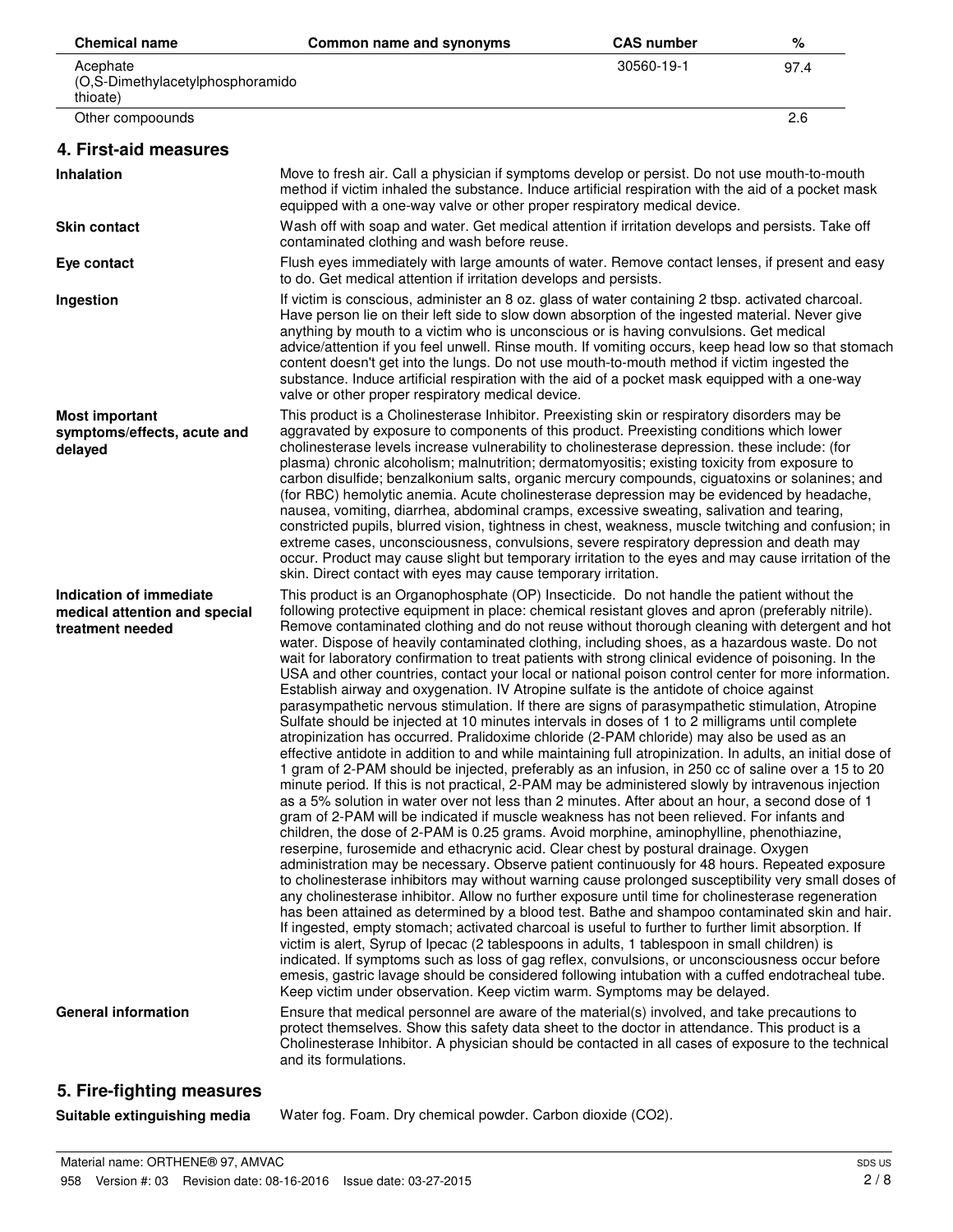| Unsuitable extinguishing<br>media                                | Do not use water jet as an extinguisher, as this will spread the fire.                          |
|------------------------------------------------------------------|-------------------------------------------------------------------------------------------------|
| Specific hazards arising from<br>the chemical                    | During fire, gases hazardous to health may be formed.                                           |
| Special protective equipment<br>and precautions for firefighters | Firefighters should wear full protective clothing including self contained breathing apparatus. |
| <b>Fire fighting</b><br>equipment/instructions                   | Use water spray to cool unopened containers.                                                    |
| <b>Specific methods</b>                                          | Use standard firefighting procedures and consider the hazards of other involved materials.      |
| <b>General fire hazards</b>                                      | No unusual fire or explosion hazards noted.                                                     |

#### **6. Accidental release measures**

| Personal precautions,<br>protective equipment and<br>emergency procedures | Keep unnecessary personnel away. Keep people away from and upwind of spill/leak. Wear<br>appropriate protective equipment and clothing during clean-up. Ensure adequate ventilation. Local<br>authorities should be advised if significant spillages cannot be contained. For personal protection,<br>see section 8 of the SDS.                                                                                                                  |
|---------------------------------------------------------------------------|--------------------------------------------------------------------------------------------------------------------------------------------------------------------------------------------------------------------------------------------------------------------------------------------------------------------------------------------------------------------------------------------------------------------------------------------------|
| Methods and materials for<br>containment and cleaning up                  | Stop the flow of material, if this is without risk. Dike the spilled material, where this is possible.<br>Prevent entry into waterways, sewer, basements or confined areas. Shovel up, sweep up or<br>vacuum up the material and place in a container for salvage or disposal. Clean surface thoroughly<br>to remove residual contamination. Decontaminate the area and equipment with dilute alkali or<br>ammonia (less than 5%) and detergent. |
| <b>Environmental precautions</b>                                          | Never return spills to original containers for re-use. For waste disposal, see section 13 of the SDS.<br>Avoid release to the environment. Prevent further leakage or spillage if safe to do so. Avoid<br>discharge into drains, water courses or onto the ground. Inform appropriate managerial or<br>supervisory personnel of all environmental releases.                                                                                      |
| 크. lieu diben en di eternen.                                              |                                                                                                                                                                                                                                                                                                                                                                                                                                                  |

## **7. Handling and storage**

| Precautions for safe handling   | Wear appropriate personal protective equipment. Do not taste or swallow. When using, do not eat,<br>drink or smoke. Provide adequate ventilation. Wash hands thoroughly after handling. Avoid<br>release to the environment. Observe good industrial hygiene practices. |
|---------------------------------|-------------------------------------------------------------------------------------------------------------------------------------------------------------------------------------------------------------------------------------------------------------------------|
| Conditions for safe storage,    | Store in original tightly closed container. Store away from incompatible materials (see Section 10                                                                                                                                                                      |
| including any incompatibilities | of the SDS). Keep away from food, drink and animal feedingstuffs.                                                                                                                                                                                                       |

# **8. Exposure controls/personal protection**

| <b>Occupational exposure limits</b>      | No exposure limits noted for ingredient(s).                                                                                                                                                                                                                                                                                                                                                            |  |  |
|------------------------------------------|--------------------------------------------------------------------------------------------------------------------------------------------------------------------------------------------------------------------------------------------------------------------------------------------------------------------------------------------------------------------------------------------------------|--|--|
| <b>Biological limit values</b>           | No biological exposure limits noted for the ingredient(s).                                                                                                                                                                                                                                                                                                                                             |  |  |
| Appropriate engineering<br>controls      | Good general ventilation (typically 10 air changes per hour) should be used. Ventilation rates<br>should be matched to conditions. If applicable, use process enclosures, local exhaust ventilation,<br>or other engineering controls to maintain airborne levels below recommended exposure limits. If<br>exposure limits have not been established, maintain airborne levels to an acceptable level. |  |  |
|                                          | Individual protection measures, such as personal protective equipment                                                                                                                                                                                                                                                                                                                                  |  |  |
| Eye/face protection                      | If contact is likely, safety glasses with side shields are recommended.                                                                                                                                                                                                                                                                                                                                |  |  |
| <b>Skin protection</b>                   |                                                                                                                                                                                                                                                                                                                                                                                                        |  |  |
| <b>Hand protection</b>                   | Wear appropriate chemical resistant gloves. Nitrile gloves are recommended (minimum thickness<br>0.40 mm). Wash when contaminated. Dispose of gloves when contaminated inside, when<br>perforated or when contamination outside cannot be removed. Always wash hands before eating,<br>drinking, smoking or using the toilet.                                                                          |  |  |
| <b>Other</b>                             | Wear suitable protective clothing. Long-sleeved shirt and long pants or coveralls, socks and<br>closed toe shoes are required.                                                                                                                                                                                                                                                                         |  |  |
| <b>Respiratory protection</b>            | If engineering controls do not maintain airborne concentrations below recommended exposure<br>limits (where applicable) or to an acceptable level (in countries where exposure limits have not<br>been established), an approved respirator must be worn.                                                                                                                                              |  |  |
| <b>Thermal hazards</b>                   | Wear appropriate thermal protective clothing, when necessary.                                                                                                                                                                                                                                                                                                                                          |  |  |
| <b>General hygiene</b><br>considerations | Keep away from food and drink. Always observe good personal hygiene measures, such as<br>washing after handling the material and before eating, drinking, and/or smoking. Routinely wash<br>work clothing and protective equipment to remove contaminants.                                                                                                                                             |  |  |

# **9. Physical and chemical properties**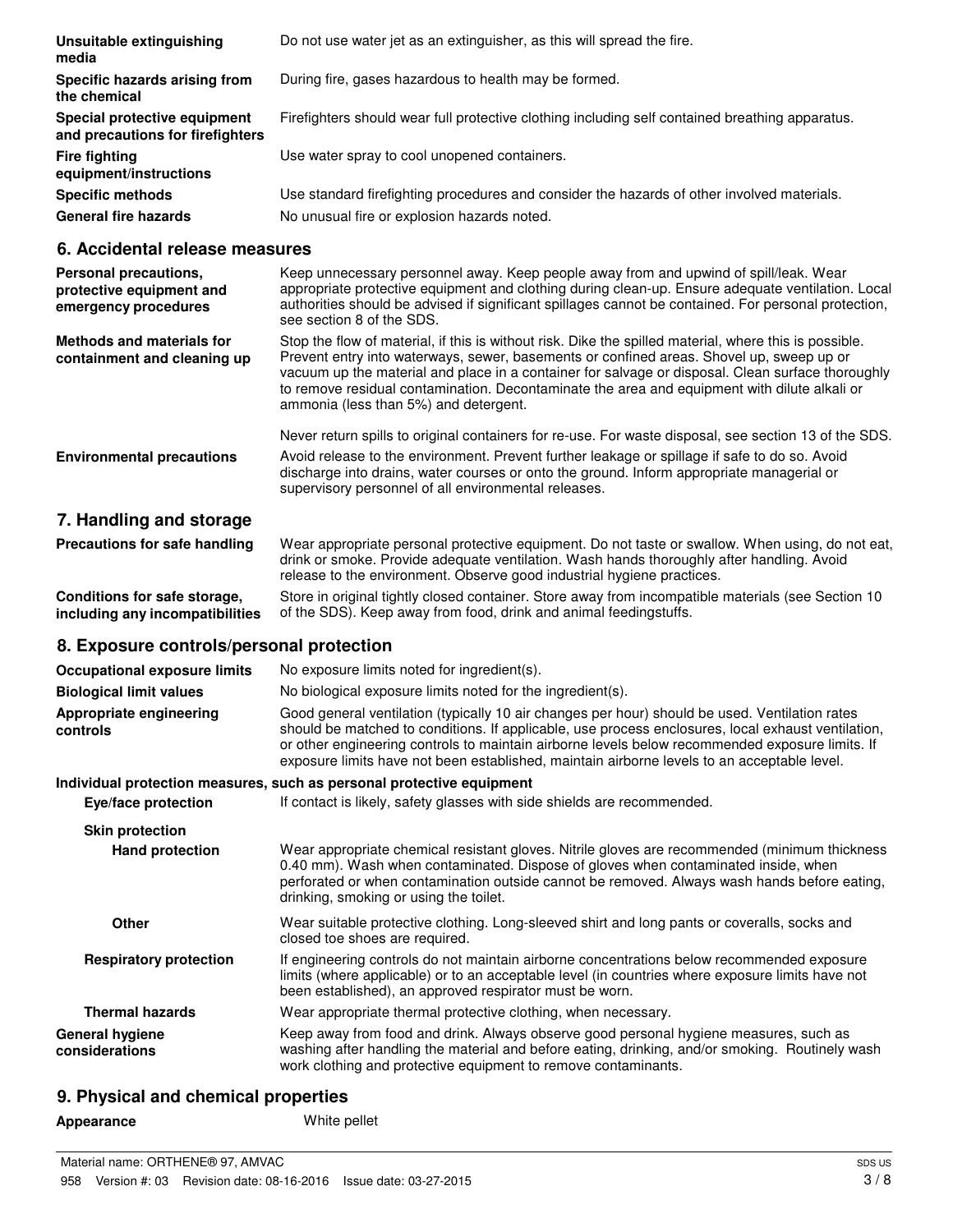|                                              | <b>Physical state</b>                    | Solid.                        |  |  |  |
|----------------------------------------------|------------------------------------------|-------------------------------|--|--|--|
|                                              | Form                                     | Pellets.                      |  |  |  |
|                                              | Color                                    | White.                        |  |  |  |
| Strong cabbage-like odor<br>Odor             |                                          |                               |  |  |  |
|                                              | <b>Odor threshold</b>                    | Not available.                |  |  |  |
| pH                                           |                                          | Not available.                |  |  |  |
|                                              | Melting point/freezing point             | 188.42 °F (86.9 °C) estimated |  |  |  |
| range                                        | Initial boiling point and boiling        | Not available.                |  |  |  |
|                                              | <b>Flash point</b>                       | Not available.                |  |  |  |
|                                              | <b>Evaporation rate</b>                  | Not available.                |  |  |  |
|                                              | Flammability (solid, gas)                | Not available.                |  |  |  |
| Upper/lower flammability or explosive limits |                                          |                               |  |  |  |
|                                              | <b>Flammability limit - lower</b><br>(%) | Not available.                |  |  |  |
|                                              | <b>Flammability limit - upper</b><br>(%) | Not available.                |  |  |  |
|                                              | Explosive limit - lower (%)              | Not available.                |  |  |  |
|                                              | Explosive limit - upper (%)              | Not available.                |  |  |  |
|                                              | Vapor pressure                           | 1.70E-06 mm Hg estimated      |  |  |  |
|                                              | Vapor density                            | Not available.                |  |  |  |
|                                              | <b>Relative density</b>                  | Not available.                |  |  |  |
|                                              | Solubility(ies)                          |                               |  |  |  |
|                                              | <b>Solubility (water)</b>                | Not available.                |  |  |  |
|                                              | <b>Auto-ignition temperature</b>         | Not available.                |  |  |  |
|                                              | <b>Decomposition temperature</b>         | Not available.                |  |  |  |
|                                              | <b>Viscosity</b>                         | Not available.                |  |  |  |
|                                              | <b>Other information</b>                 |                               |  |  |  |
|                                              | <b>Bulk density</b>                      | $27$ lb/ft <sup>3</sup>       |  |  |  |

# **10. Stability and reactivity**

| Reactivity                                   | The product is stable and non-reactive under normal conditions of use, storage and transport.     |
|----------------------------------------------|---------------------------------------------------------------------------------------------------|
| <b>Chemical stability</b>                    | Material is stable under normal conditions.                                                       |
| <b>Possibility of hazardous</b><br>reactions | Hazardous polymerization does not occur.                                                          |
| <b>Conditions to avoid</b>                   | Strong oxidizing agents and alkaline compounds.                                                   |
| Incompatible materials                       | Strong oxidizing agents.                                                                          |
| <b>Hazardous decomposition</b><br>products   | Emits hazardous fumes and smoke of unknown composition when heated to decomposition or<br>burned. |

# **11. Toxicological information**

#### **Information on likely routes of exposure**

| <b>Inhalation</b>                                                                     | No adverse effects due to inhalation are expected.       |
|---------------------------------------------------------------------------------------|----------------------------------------------------------|
| <b>Skin contact</b>                                                                   | No adverse effects due to skin contact are expected.     |
| Eye contact                                                                           | Direct contact with eyes may cause temporary irritation. |
| Ingestion                                                                             | Harmful if swallowed.                                    |
| Symptoms related to the<br>physical, chemical and<br>toxicological<br>characteristics | Direct contact with eyes may cause temporary irritation. |

#### **Information on toxicological effects**

Acute toxicity **Harmful if swallowed.**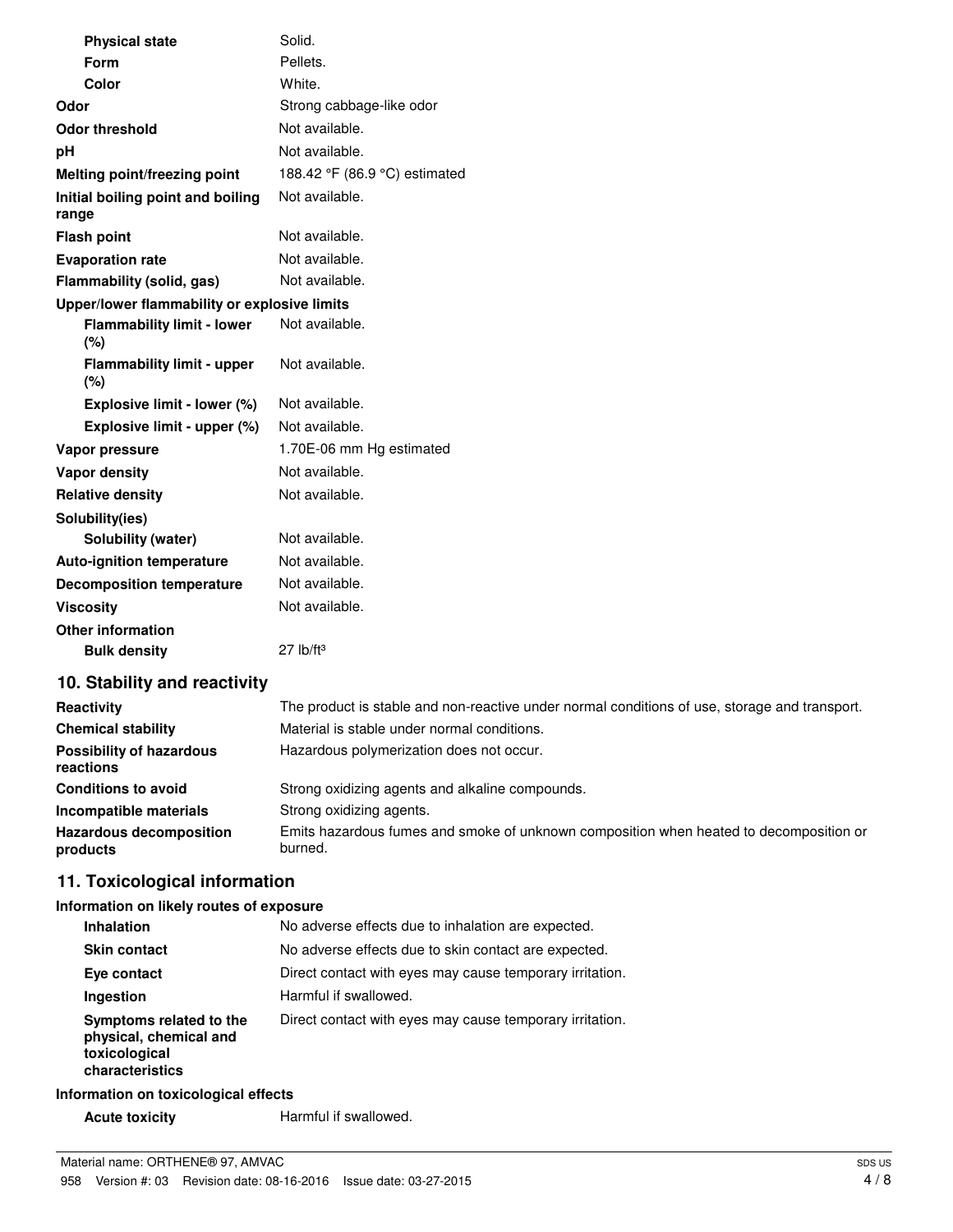| <b>Product</b>                                                                | <b>Species</b>                                         |                                                                                       |                                                           | <b>Test Results</b>                                                                      |  |
|-------------------------------------------------------------------------------|--------------------------------------------------------|---------------------------------------------------------------------------------------|-----------------------------------------------------------|------------------------------------------------------------------------------------------|--|
| ORTHENE® 97, AMVAC                                                            |                                                        |                                                                                       |                                                           |                                                                                          |  |
| <u>Acute</u>                                                                  |                                                        |                                                                                       |                                                           |                                                                                          |  |
| <b>Dermal</b>                                                                 |                                                        |                                                                                       |                                                           |                                                                                          |  |
| LD50                                                                          | Rabbit                                                 |                                                                                       |                                                           | > 2000 mg/kg                                                                             |  |
| <b>Inhalation</b>                                                             |                                                        |                                                                                       |                                                           |                                                                                          |  |
| <b>LC50</b>                                                                   | Rat                                                    |                                                                                       |                                                           | > 61.7 mg/l/4h (similar product)                                                         |  |
| Oral                                                                          |                                                        |                                                                                       |                                                           |                                                                                          |  |
| LD50                                                                          | Rat                                                    |                                                                                       |                                                           | 688 mg/kg                                                                                |  |
| * Estimates for product may be based on additional component data not shown.  |                                                        |                                                                                       |                                                           |                                                                                          |  |
| <b>Skin corrosion/irritation</b>                                              |                                                        |                                                                                       | Prolonged skin contact may cause temporary irritation.    |                                                                                          |  |
| <b>Irritation Corrosion - Skin</b><br>ORTHENE® 97, AMVAC                      |                                                        |                                                                                       | , Slight Irritant                                         |                                                                                          |  |
| Serious eye damage/eye                                                        |                                                        |                                                                                       | Direct contact with eyes may cause temporary irritation.  |                                                                                          |  |
| irritation                                                                    |                                                        |                                                                                       |                                                           |                                                                                          |  |
| Eye                                                                           |                                                        |                                                                                       |                                                           |                                                                                          |  |
| ORTHENE® 97, AMVAC                                                            |                                                        |                                                                                       | , Slight Irritant                                         |                                                                                          |  |
| Respiratory or skin sensitization                                             |                                                        |                                                                                       |                                                           |                                                                                          |  |
| <b>Respiratory sensitization</b>                                              | Not a respiratory sensitizer.                          |                                                                                       |                                                           |                                                                                          |  |
| <b>Skin sensitization</b>                                                     |                                                        |                                                                                       | This product is not expected to cause skin sensitization. |                                                                                          |  |
| <b>Skin sensitization</b>                                                     |                                                        |                                                                                       |                                                           |                                                                                          |  |
| Acephate                                                                      |                                                        | . Not a sensitizer<br>(O,S-Dimethylacetylphosphoramidothioate)<br>Species: Guinea pig |                                                           |                                                                                          |  |
| Germ cell mutagenicity                                                        |                                                        |                                                                                       |                                                           | No data available to indicate product or any components present at greater than 0.1% are |  |
| mutagenic or genotoxic.                                                       |                                                        |                                                                                       |                                                           |                                                                                          |  |
| Carcinogenicity                                                               |                                                        |                                                                                       |                                                           |                                                                                          |  |
|                                                                               | IARC Monographs. Overall Evaluation of Carcinogenicity |                                                                                       |                                                           |                                                                                          |  |
| Not listed.<br>OSHA Specifically Regulated Substances (29 CFR 1910.1001-1050) |                                                        |                                                                                       |                                                           |                                                                                          |  |
| Not regulated.<br>US. National Toxicology Program (NTP) Report on Carcinogens |                                                        |                                                                                       |                                                           |                                                                                          |  |
| Not listed.                                                                   |                                                        |                                                                                       |                                                           |                                                                                          |  |
| <b>Reproductive toxicity</b>                                                  |                                                        |                                                                                       |                                                           | This product is not expected to cause reproductive or developmental effects.             |  |
| Specific target organ<br>toxicity - single exposure                           | Not classified.                                        |                                                                                       |                                                           |                                                                                          |  |
| Specific target organ<br>toxicity - repeated<br>exposure                      | Not classified.                                        |                                                                                       |                                                           |                                                                                          |  |
| <b>Aspiration hazard</b>                                                      | Not an aspiration hazard.                              |                                                                                       |                                                           |                                                                                          |  |
| 12. Ecological information                                                    |                                                        |                                                                                       |                                                           |                                                                                          |  |
| Ecotoxicity                                                                   |                                                        | Toxic to aquatic life with long lasting effects.                                      |                                                           |                                                                                          |  |
| <b>Components</b>                                                             |                                                        | <b>Species</b>                                                                        |                                                           | <b>Test Results</b>                                                                      |  |
| Acephate (O,S-Dimethylacetylphosphoramidothioate) (CAS 30560-19-1)            |                                                        |                                                                                       |                                                           |                                                                                          |  |
| <b>Aquatic</b>                                                                |                                                        |                                                                                       |                                                           |                                                                                          |  |
| Crustacea                                                                     | EC50                                                   | Water flea (Daphnia magna)                                                            |                                                           | $> 50$ mg/l, 48 hours                                                                    |  |
| Fish                                                                          | LC50                                                   | Rainbow trout, donaldson trout<br>(Oncorhynchus mykiss)                               |                                                           | 2.36 - 3 mg/l, 96 hours                                                                  |  |
| * Estimates for product may be based on additional component data not shown.  |                                                        |                                                                                       |                                                           |                                                                                          |  |

**Persistence and degradability** No data is available on the degradability of this product.

### **Bioaccumulative potential**

| Partition coefficient n-octanol / water (log Kow) |       |
|---------------------------------------------------|-------|
| Acephate (O,S-Dimethylacetylphosphoramidothioate) | -0.85 |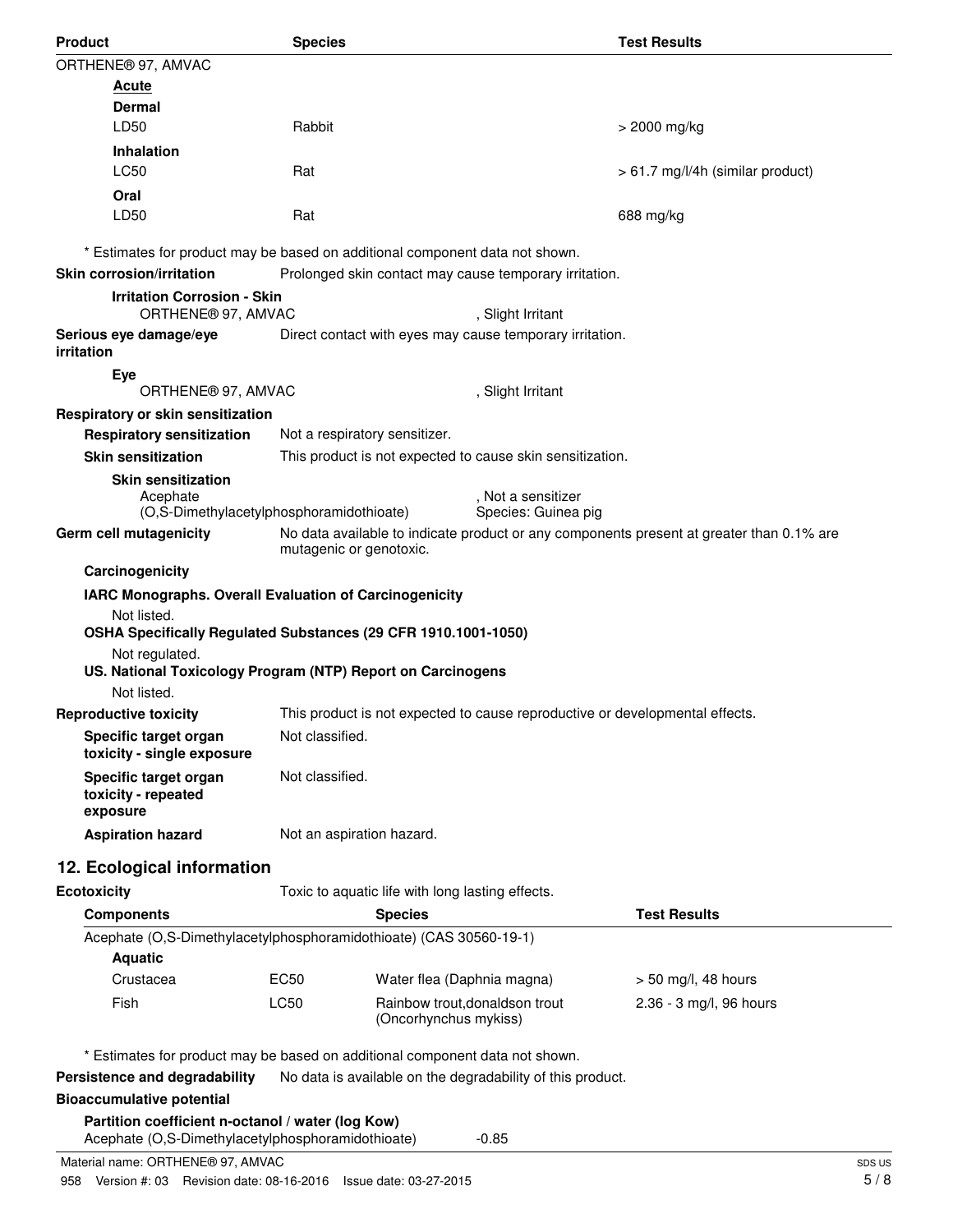| Mobility in soil      | No data available.                                                                           |
|-----------------------|----------------------------------------------------------------------------------------------|
| Other adverse effects | No other adverse environmental effects (e.g. ozone depletion, photochemical ozone creation   |
|                       | potential, endocrine disruption, global warming potential) are expected from this component. |

#### **13. Disposal considerations**

| <b>Disposal instructions</b>             | Collect and reclaim or dispose in sealed containers at licensed waste disposal site. Do not allow<br>this material to drain into sewers/water supplies. Do not contaminate ponds, waterways or ditches<br>with chemical or used container. Dispose of contents/container in accordance with<br>local/regional/national/international regulations. |
|------------------------------------------|---------------------------------------------------------------------------------------------------------------------------------------------------------------------------------------------------------------------------------------------------------------------------------------------------------------------------------------------------|
| Local disposal regulations               | Dispose in accordance with all applicable regulations.                                                                                                                                                                                                                                                                                            |
| Hazardous waste code                     | The waste code should be assigned in discussion between the user, the producer and the waste<br>disposal company.                                                                                                                                                                                                                                 |
| Waste from residues / unused<br>products | Dispose of in accordance with local regulations. Empty containers or liners may retain some<br>product residues. This material and its container must be disposed of in a safe manner (see:<br>Disposal methods/information).                                                                                                                     |
| <b>Contaminated packaging</b>            | Since emptied containers may retain product residue, follow label warnings even after container is<br>emptied. Empty containers should be taken to an approved waste handling site for recycling or<br>disposal.                                                                                                                                  |

#### **14. Transport information**

#### **DOT**

Not regulated as dangerous goods.

#### **IATA**

Not regulated as dangerous goods.

#### **IMDG**

Not regulated as dangerous goods.

**Transport in bulk according to** Not applicable. **Annex II of MARPOL 73/78 and the IBC Code General information**

Not regulated by IMDG as a marine pollutant because it does not meet the criteria for listing as a chronic 2 pollutant, which requires a log Kow  $\geq 4$ .

#### **15. Regulatory information**

This product is a "Hazardous Chemical" as defined by the OSHA Hazard Communication Standard, 29 CFR 1910.1200. This product is registered under EPA/FIFRA Regulations. It is a violation of Federal Law to use this product in any manner inconsistent with its labeling. Read and follow all label directions. This product is excluded from listing requirements under EPA/TSCA. This is a pesticide product registered by the United States Environmental Protection Agency and is subject to certain labeling requirements under federal pesticide law. These requirements differ from the classification criteria and hazard information required for safety data sheets (SDS), and for workplace labels of non-pesticide chemicals. The hazard information required on the pesticide label is reproduced below. The pesticide label also includes other important information, including directions for use. **US federal regulations**

HAZARD TO HUMANS AND DOMESTIC ANIMALS.

CAUTION! Harmful if swallowed.

#### ENVIRONMENTAL HAZARDS

This pesticide is toxic to birds. For terrestrial uses, do not apply directly to water, or to areas where surface water is present or to intertidal areas below the mean high water mark. Do not contaminate water when disposing of equipment washwater or rinsate. This product and its degradate are highly toxic to bees exposed to direct treatment or residues on blooming crops or weeds. Do not apply this product or allow it to drift to blooming crops or weeds if bees are visiting the treatment area.

**TSCA Section 12(b) Export Notification (40 CFR 707, Subpt. D)**

Not regulated.

**CERCLA Hazardous Substance List (40 CFR 302.4)**

Not listed.

**SARA 304 Emergency release notification**

Not regulated.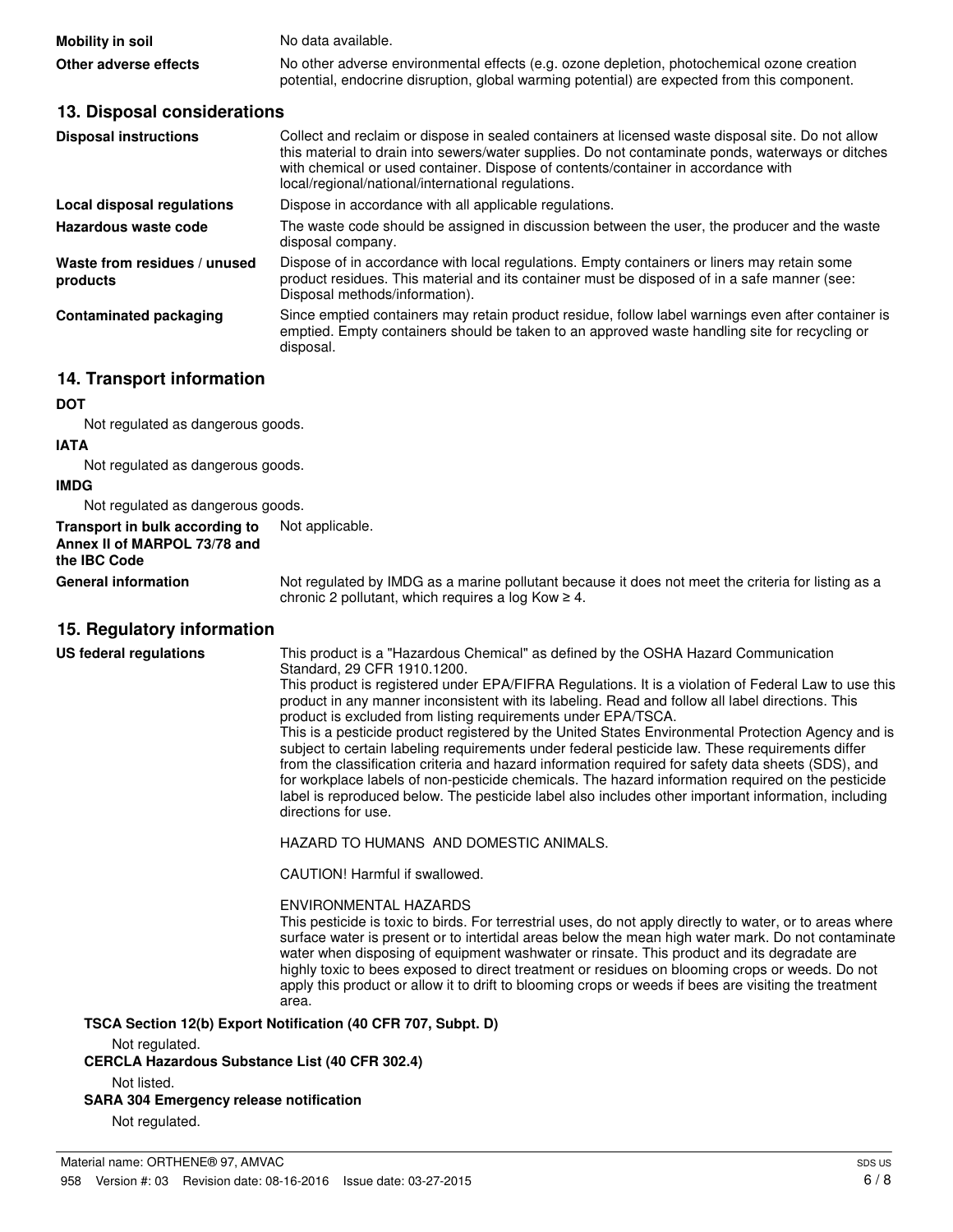| OSHA Specifically Regulated Substances (29 CFR 1910.1001-1050)                                                                |                                                                                                                                                                               |                                                                                                                                                                                                                                                                                                                                                                                     |                                                                                                                                                                                                                                                                                            |
|-------------------------------------------------------------------------------------------------------------------------------|-------------------------------------------------------------------------------------------------------------------------------------------------------------------------------|-------------------------------------------------------------------------------------------------------------------------------------------------------------------------------------------------------------------------------------------------------------------------------------------------------------------------------------------------------------------------------------|--------------------------------------------------------------------------------------------------------------------------------------------------------------------------------------------------------------------------------------------------------------------------------------------|
| Not regulated.                                                                                                                |                                                                                                                                                                               |                                                                                                                                                                                                                                                                                                                                                                                     |                                                                                                                                                                                                                                                                                            |
| Superfund Amendments and Reauthorization Act of 1986 (SARA)<br><b>Hazard categories</b>                                       | Immediate Hazard - Yes<br>Delayed Hazard - No<br>Fire Hazard - No<br>Pressure Hazard - No<br>Reactivity Hazard - No                                                           |                                                                                                                                                                                                                                                                                                                                                                                     |                                                                                                                                                                                                                                                                                            |
| <b>SARA 302 Extremely hazardous substance</b>                                                                                 |                                                                                                                                                                               |                                                                                                                                                                                                                                                                                                                                                                                     |                                                                                                                                                                                                                                                                                            |
| Not listed.                                                                                                                   |                                                                                                                                                                               |                                                                                                                                                                                                                                                                                                                                                                                     |                                                                                                                                                                                                                                                                                            |
| SARA 311/312 Hazardous<br>chemical                                                                                            | No                                                                                                                                                                            |                                                                                                                                                                                                                                                                                                                                                                                     |                                                                                                                                                                                                                                                                                            |
| SARA 313 (TRI reporting)<br><b>Chemical name</b>                                                                              |                                                                                                                                                                               | <b>CAS number</b>                                                                                                                                                                                                                                                                                                                                                                   | % by wt.                                                                                                                                                                                                                                                                                   |
| Acephate (O,S-Dimethylacetylphosphoramidothioate)0560-19-1                                                                    |                                                                                                                                                                               |                                                                                                                                                                                                                                                                                                                                                                                     | 97.4                                                                                                                                                                                                                                                                                       |
| Other federal regulations                                                                                                     |                                                                                                                                                                               |                                                                                                                                                                                                                                                                                                                                                                                     |                                                                                                                                                                                                                                                                                            |
| Clean Air Act (CAA) Section 112 Hazardous Air Pollutants (HAPs) List                                                          |                                                                                                                                                                               |                                                                                                                                                                                                                                                                                                                                                                                     |                                                                                                                                                                                                                                                                                            |
| Not regulated.<br>Clean Air Act (CAA) Section 112(r) Accidental Release Prevention (40 CFR 68.130)                            |                                                                                                                                                                               |                                                                                                                                                                                                                                                                                                                                                                                     |                                                                                                                                                                                                                                                                                            |
| Not regulated.                                                                                                                |                                                                                                                                                                               |                                                                                                                                                                                                                                                                                                                                                                                     |                                                                                                                                                                                                                                                                                            |
| <b>Safe Drinking Water Act</b><br>(SDWA)                                                                                      | Not regulated.                                                                                                                                                                |                                                                                                                                                                                                                                                                                                                                                                                     |                                                                                                                                                                                                                                                                                            |
| US state regulations                                                                                                          |                                                                                                                                                                               |                                                                                                                                                                                                                                                                                                                                                                                     |                                                                                                                                                                                                                                                                                            |
|                                                                                                                               |                                                                                                                                                                               |                                                                                                                                                                                                                                                                                                                                                                                     | US. California Controlled Substances. CA Department of Justice (California Health and Safety Code Section 11100)                                                                                                                                                                           |
| Not listed.<br>US. Massachusetts RTK - Substance List                                                                         |                                                                                                                                                                               |                                                                                                                                                                                                                                                                                                                                                                                     |                                                                                                                                                                                                                                                                                            |
| Not regulated.                                                                                                                |                                                                                                                                                                               |                                                                                                                                                                                                                                                                                                                                                                                     |                                                                                                                                                                                                                                                                                            |
| US. New Jersey Worker and Community Right-to-Know Act                                                                         |                                                                                                                                                                               |                                                                                                                                                                                                                                                                                                                                                                                     |                                                                                                                                                                                                                                                                                            |
| Acephate (O,S-Dimethylacetylphosphoramidothioate) (CAS 30560-19-1)<br>US. Pennsylvania Worker and Community Right-to-Know Law |                                                                                                                                                                               |                                                                                                                                                                                                                                                                                                                                                                                     |                                                                                                                                                                                                                                                                                            |
| Not listed.<br><b>US. Rhode Island RTK</b>                                                                                    |                                                                                                                                                                               |                                                                                                                                                                                                                                                                                                                                                                                     |                                                                                                                                                                                                                                                                                            |
| Acephate (O,S-Dimethylacetylphosphoramidothioate) (CAS 30560-19-1)                                                            |                                                                                                                                                                               |                                                                                                                                                                                                                                                                                                                                                                                     |                                                                                                                                                                                                                                                                                            |
| <b>US. California Proposition 65</b><br>any chemicals currently listed as carcinogens or reproductive toxins.                 |                                                                                                                                                                               |                                                                                                                                                                                                                                                                                                                                                                                     | California Safe Drinking Water and Toxic Enforcement Act of 1986 (Proposition 65): This material is not known to contain                                                                                                                                                                   |
| International Inventories                                                                                                     |                                                                                                                                                                               |                                                                                                                                                                                                                                                                                                                                                                                     |                                                                                                                                                                                                                                                                                            |
| Country(s) or region                                                                                                          | Inventory name                                                                                                                                                                |                                                                                                                                                                                                                                                                                                                                                                                     | On inventory (yes/no)*                                                                                                                                                                                                                                                                     |
| United States & Puerto Rico                                                                                                   | Toxic Substances Control Act (TSCA) Inventory                                                                                                                                 |                                                                                                                                                                                                                                                                                                                                                                                     | No                                                                                                                                                                                                                                                                                         |
| country(s).                                                                                                                   |                                                                                                                                                                               |                                                                                                                                                                                                                                                                                                                                                                                     | *A "Yes" indicates that all components of this product comply with the inventory requirements administered by the governing country(s)<br>A "No" indicates that one or more components of the product are not listed or exempt from listing on the inventory administered by the governing |
| 16. Other information, including date of preparation or last revision                                                         |                                                                                                                                                                               |                                                                                                                                                                                                                                                                                                                                                                                     |                                                                                                                                                                                                                                                                                            |
| <b>Issue date</b>                                                                                                             | 03-27-2015                                                                                                                                                                    |                                                                                                                                                                                                                                                                                                                                                                                     |                                                                                                                                                                                                                                                                                            |
| <b>Revision date</b>                                                                                                          | 08-16-2016                                                                                                                                                                    |                                                                                                                                                                                                                                                                                                                                                                                     |                                                                                                                                                                                                                                                                                            |
| <b>References</b>                                                                                                             | ACGIH <sup>®</sup> :<br>CERCLA:<br>EPA:<br>FIFRA:<br>IARC:<br>NTP:<br>National Toxicology Program<br>OSHA:<br>SARA:<br>TSCA:<br>DOT:<br>Department of Transportation<br>IMDG: | American Conference of Governmental Industrial Hygienists<br><b>Environmental Protection Agency</b><br>Federal Insecticide, Fungicide, and Rodenticide Act<br>International Agency for Research on Cancer<br>Occupational Safety and Health Agency<br>Superfund Amendments and Reauthorization Act<br><b>Toxic Substances Control Act</b><br>International Maritime Dangerous Goods | Comprehensive Environmental Response, Compensation, and Liability Act                                                                                                                                                                                                                      |

**Version #** 03